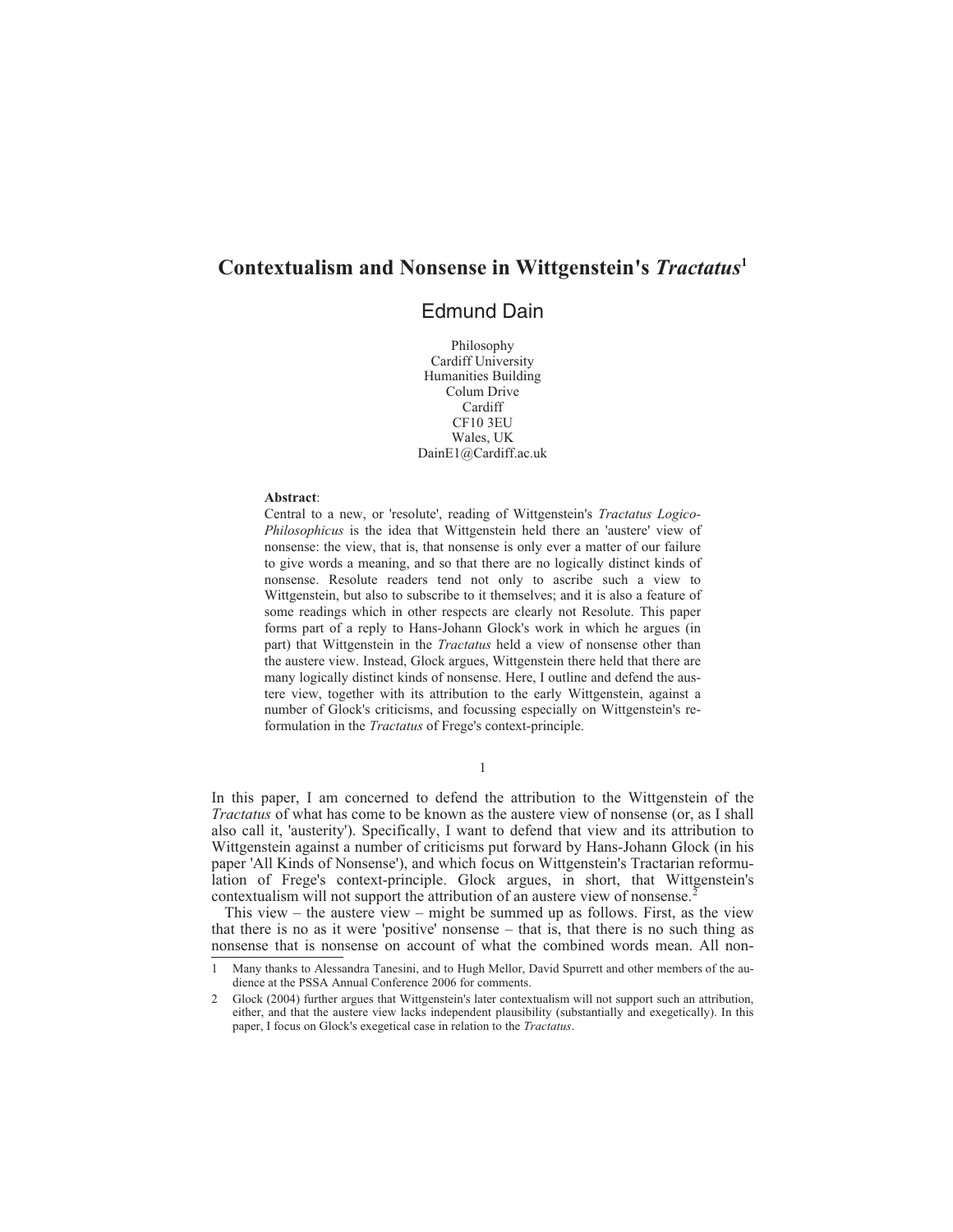sense, from the point of view of austerity, is plain nonsense, resulting from a lack of meaning, from our failure to assign to our words a meaning (in that context and to date), and not for any reason more philosophically substantial. Glock (2004:222) terms this 'the privation view'. Second, and as a consequence, there are, for austerity, no logically distinct kinds of nonsense; all nonsense, logically speaking, is on a par. Glock (2004: 222) refers to this as nonsense 'monism'.

The austere view has its background in new or 'resolute' readings of the *Tractatus*, put forward originally by Cora Diamond and James Conant. Such readings typically claim to find in the *Tractatus* a much stronger anticipation of Wittgenstein's later thought than is standardly taken to be the case. They do this, in part, by rejecting two central features of standard readings of the *Tractatus*. At the end of this work, Wittgenstein famously tells us that we are to understand him and not his (elucidatory) propositions: those, he tells us, are nonsense, which we must overcome if we are to 'see the world aright'.3 Resolute readings reject the (standard) idea that 'seeing the world aright' involves coming to grasp with ineffable insights of some kind, and they reject the (again, standard) idea that Wittgenstein in the *Tractatus* lays down a theory of sense, against which his own propositions then fail to measure up. The austere view is then a corollary of that second rejection, and as such is fundamental to resolute readings.4 But the austere view is also a feature of some readings of the *Tractatus* – such as Adrian Moore's (2003) – which are in other respects clearly *not* resolute. Although Glock's concern is primarily with Resolute readings, and although I shall focus on such readings I want my defence of the austere view to have wider application, for instance to readings such as Moore's.

The attribution of such a view to Wittgenstein's *Tractatus* receives support primarily from two areas. First, the *Tractatus* 5.473s, which seem to state such a view. Wittgenstein writes, for instance, that 'Socrates is identical' is nonsensical 'because we have failed to make an arbitrary determination' (5.473) and that, if a proposition has no sense, 'that can only be because we have failed to give a *meaning* to some of its constituents' (5.4733) – and so not because they have the wrong kinds of meaning, say, or because they violate logical syntax. Second, it receives support from Wittgenstein's Tractarian reformulation of Frege's context-principle to read as follows:

3.3 Only propositions have sense; only in the nexus of a proposition does a name have meaning.

Or, again:

3.314 An expression has meaning only in a proposition.

Glock focuses on this second point and argues that the appeal to Wittgenstein's (Tractarian) contextualism will not serve to justify the attribution of an austere view of nonsense.

 $\mathfrak{D}$ 

Glock begins by distinguishing two different interpretations of the context-principle: a strong, 'restrictive' version, and a weaker, 'non-restrictive' one. Whatever exactly Glock means by each of these terms, it is clear that, for him, the former, strong version

<sup>3</sup> Wittgenstein, 1974: 6.54. All further references to this work will be made by section number and given in the text.

See Conant and Diamond, 2004, especially pp.47-48.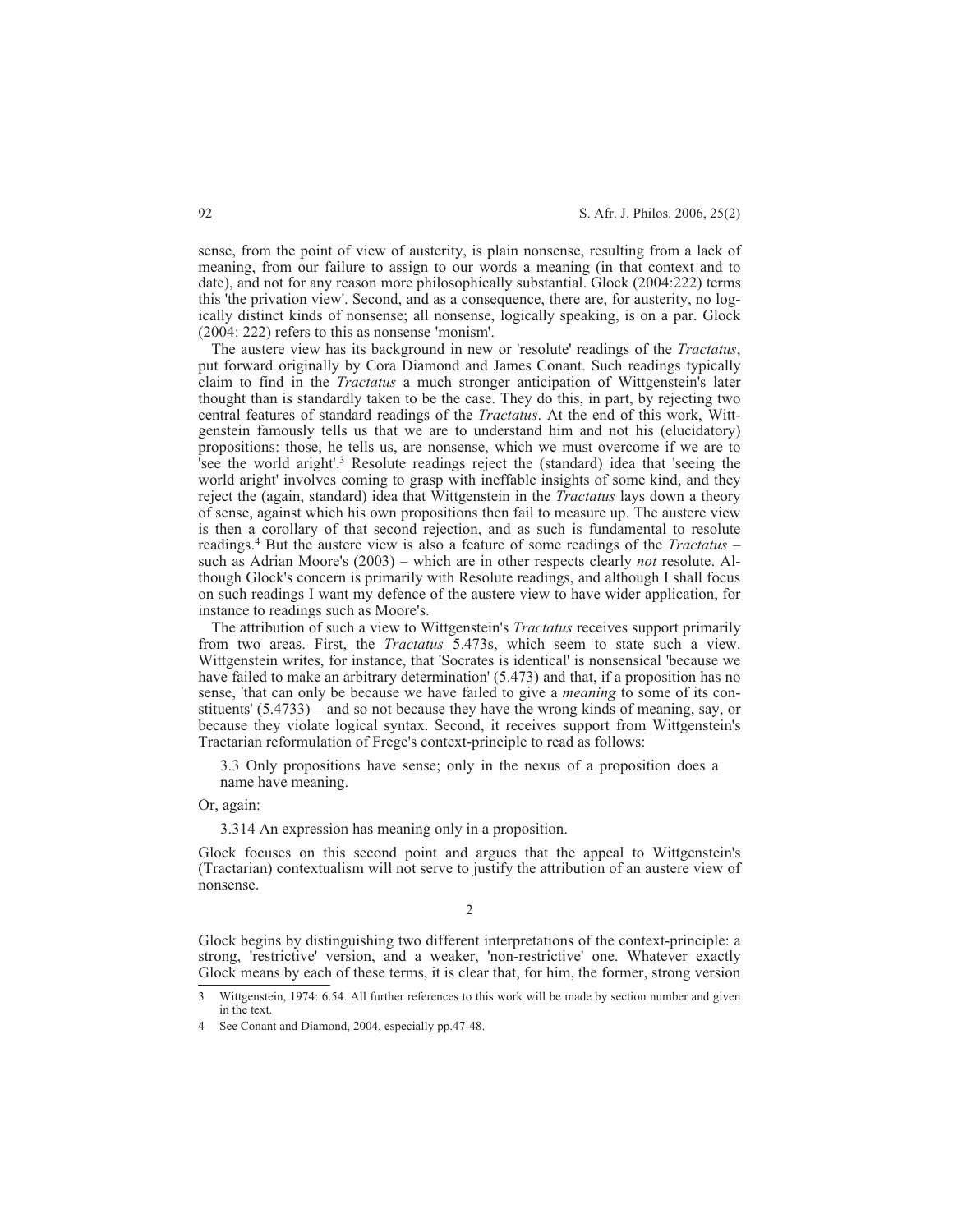requires at least that words only have a meaning when actually used in a proposition, while the latter version (in Glock's words) 'is compatible with the idea that individual words can mean something without *actually* occurring in a proposition' – rather, Glock continues, they must only be *capable* of occurring in a proposition; they must have been given a (rule-governed) use in the language.<sup>5</sup> With these two versions of contextualism come two different notions of what it is for a word to 'occur in the context of a proposition' – a narrower and broader interpretation of what that context must be exactly: in the former, strong sense, the context is that of an actual proposition of which the word must be part; in the latter, weak sense, the context is rather that of propositions more generally  $-$  a word must only have a role in them, and need not actually be employed in that role at any one time for it to have a meaning.

Then Glock's argument is this: if the Tractarian formulation of the context-principle is taken to offer evidence that Wittgenstein held an austere view in the *Tractatus*, then it must be taken in the strong sense – since if it is only by virtue of a general *possibility* of occurrence in propositions that a word has a meaning, as the weaker version would have it, then words occurring in a nonsense-sentence may still have a meaning even though they do not actually occur within the immediate context of a genuine proposition. Taken in the strong sense required by austerity, however, Glock maintains, the principle is plain wrong: words can and do have meaning outside the context of a proposition – for instance, numbers on pages, names used in greeting or as labels on jars, entries in dictionaries, and so on. Thus, if Wittgenstein did hold this view in the *Tractatus*, then, Glock thinks, Wittgenstein was simply mistaken. And while that mistake might, at least in part, be accounted for, such an account will have to go by way of an appeal to certain technical, picture-theoretic commitments on Wittgenstein's behalf, such as his extraordinary notion of 'meaning'. These, Glock maintains, are simply not open to Resolute readings to appeal to. So while there is some evidence that Wittgenstein did hold a restrictive version of contextualism in the *Tractatus*, that evidence itself, Glock argues, counts against his having held an austere view of nonsense there.

On the other hand, however, Glock continues, there is good reason perhaps not to attribute such a (restrictive) view to Wittgenstein at all (or at least good reason to see Wittgenstein as already, in the *Tractatus*, moving away from that restrictive view towards the weaker version Glock thinks is to be found in the *Philosophical Investigations*), since the restrictive principle is at odds with certain other elements of the *Tractatus*: namely, its compositionality – the idea, expressed for instance in *Tractatus*  $4.024-4.03$ ,  $6$  that the sense of a sentence is in some sense dependent upon, or built up of, or arrived at by reflection upon the meanings of its constituent parts, the individual words (and together with the structure of their arrangement).<sup>7</sup> Much better perhaps, then, Glock suggests, to attribute to Wittgenstein in the *Tractatus* a weaker, non-re-

<sup>5</sup> Glock, 2004: 227-228 and 229. Since Glock seems to note the point that 'it is individual words rather than whole sentences that have a meaning' (p.229; similarly, p.226) as though it counts against strong contextualism, it might be thought that he associates the latter view with the absurd position that the individual words of a sentence no more have meaning than the individual letters of a word.

<sup>6</sup> See below.

<sup>7</sup> Glock, 2004: 228. Glock also notes the incompatibility of restrictive contextualism and compositionalism (in general) as a substantial (and not simply exegetical) objection to the restrictive principle on pp.226-227.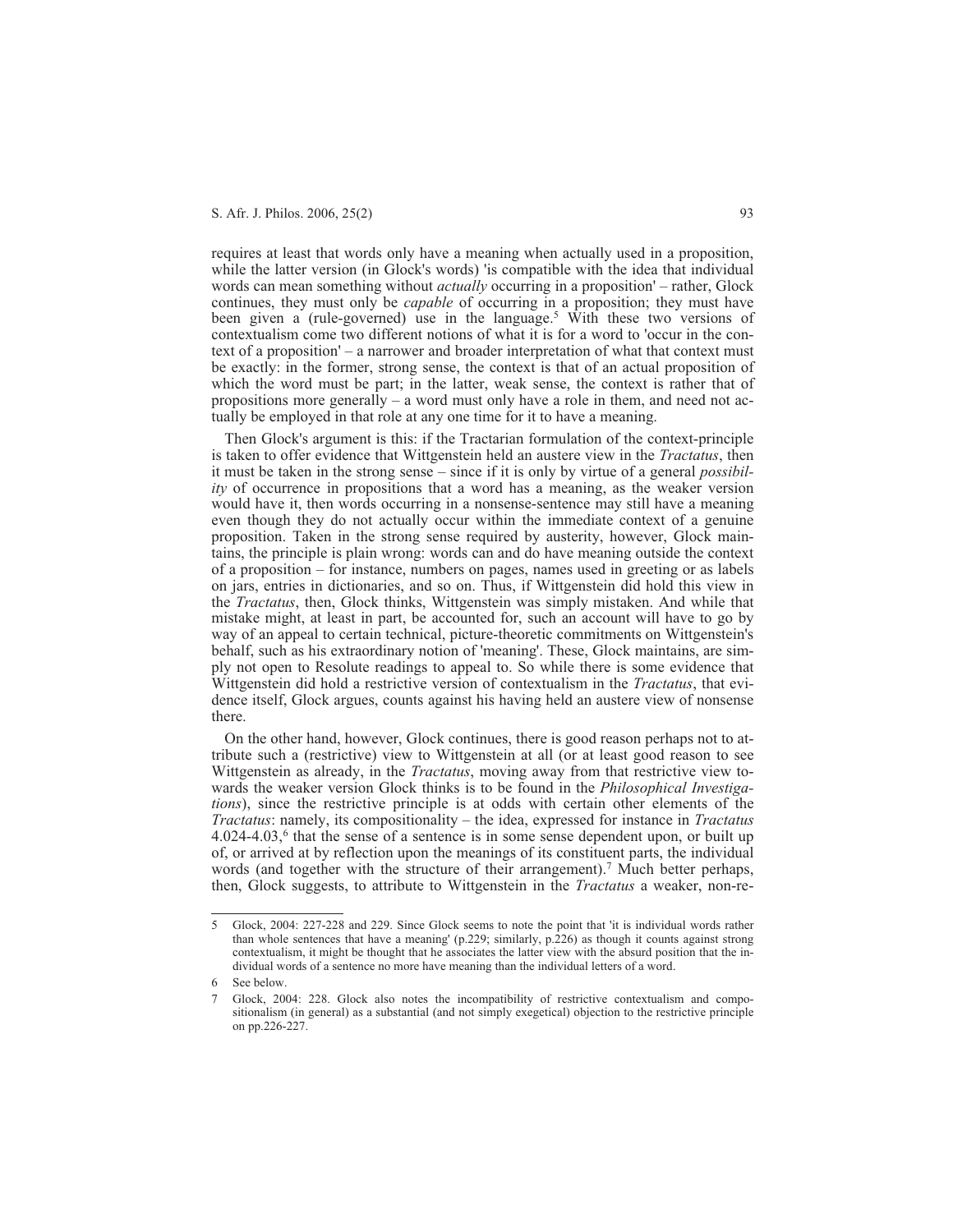strictive understanding of the context-principle, $\delta$  thus dissolving any sense of inconsistency but, with it, also anything that could constitute a contextual justification for the austere view of nonsense.

Glock, then, presents those (primarily) Resolute readers, who claim to find an austere view of nonsense in the *Tractatus*, with something of a Scylla and Charybdis between which to navigate. On the one hand, a strong context-principle would provide evidence for Wittgenstein having held an austere view of nonsense, but at the expense of both plausibility and internal (to the *Tractatus*) consistency – with the only reasonable explanation of either the latter incoherence or the former error going by way of notions unavailable to such (Resolute) readings. On the other hand, a weaker version of the context-principle would restore both plausibility and consistency to the *Tractatus* view, but at the expense of any justification for an austere view of nonsense.

So far, the argument (if correct) would entitle Glock to conclude only that austerity can receive no support from the contextualism of the *Tractatus*, not that the austere view is either wrong or not Wittgenstein's. But Glock goes further: for Glock, this argument also serves to undermine the reading of the *Tractatus* 5.473s as explicitly stating an austere view of nonsense, as well as diminishing any independent appeal austerity might have had.

3

I want to focus on the following three points from Glock's argument: (i), that austerity requires the restrictive principle if it is to receive support from Wittgenstein's early contextualism; (ii), that the restrictive principle is wrong;<sup>9</sup> and (iii), that the restrictive principle conflicts with the compositional aspects of the *Tractatus*, as well as with compositionalism more generally. In the following pages, I discuss each point in turn.

#### (i) *Austerity requires the Restrictive Principle*

There are, I think, two senses in which this statement – that austerity requires the restrictive principle – might be thought false. The first is that the austere view is (as Glock in fact acknowledges) at least trivially true: it is just the case that, for any combination of signs, we could assign them a meaning such that the whole would make sense. Hence, ultimately at least, if our words do not make sense, the reason for this is our failure to make just such an assignment. Still, however, this leaves open the possibility that there is a further, non-trivial story to be told, which is exactly what Glock would claim and what Resolute readers would wish to deny. Second, then, I want to argue that it is not clear that anything so strong as Glock's restrictive principle is required for a contextualism-based argument for austerity.

As we saw, Glock distinguishes two different versions or interpretations of the context-principle: a strong, restrictive version, and a weak, non-restrictive one. Since on the weak view, a word has a meaning in virtue of its having a role in propositions generally, and not only when it actually occurs as a component of one, the stronger view seems to be required, as Glock claims, by an austere view of nonsense – if, that is,

<sup>8</sup> Glock, 2004: 228. Despite this, Glock also seems to concede that the early Wittgenstein *did* hold a restrictive view (p.227 and p.228), but argues that this involves a notion of meaning incompatible with the aims of a Resolute reading. Glock seems to want to suggest that Wittgenstein was already moving away from his restrictive principle in the *Tractatus*, even if he had not explicitly resigned it.

<sup>9</sup> One reason Glock gives for thinking this – that the restrictive principle is incompatible with compositionalism (2004: 228) – is discussed under point (iii).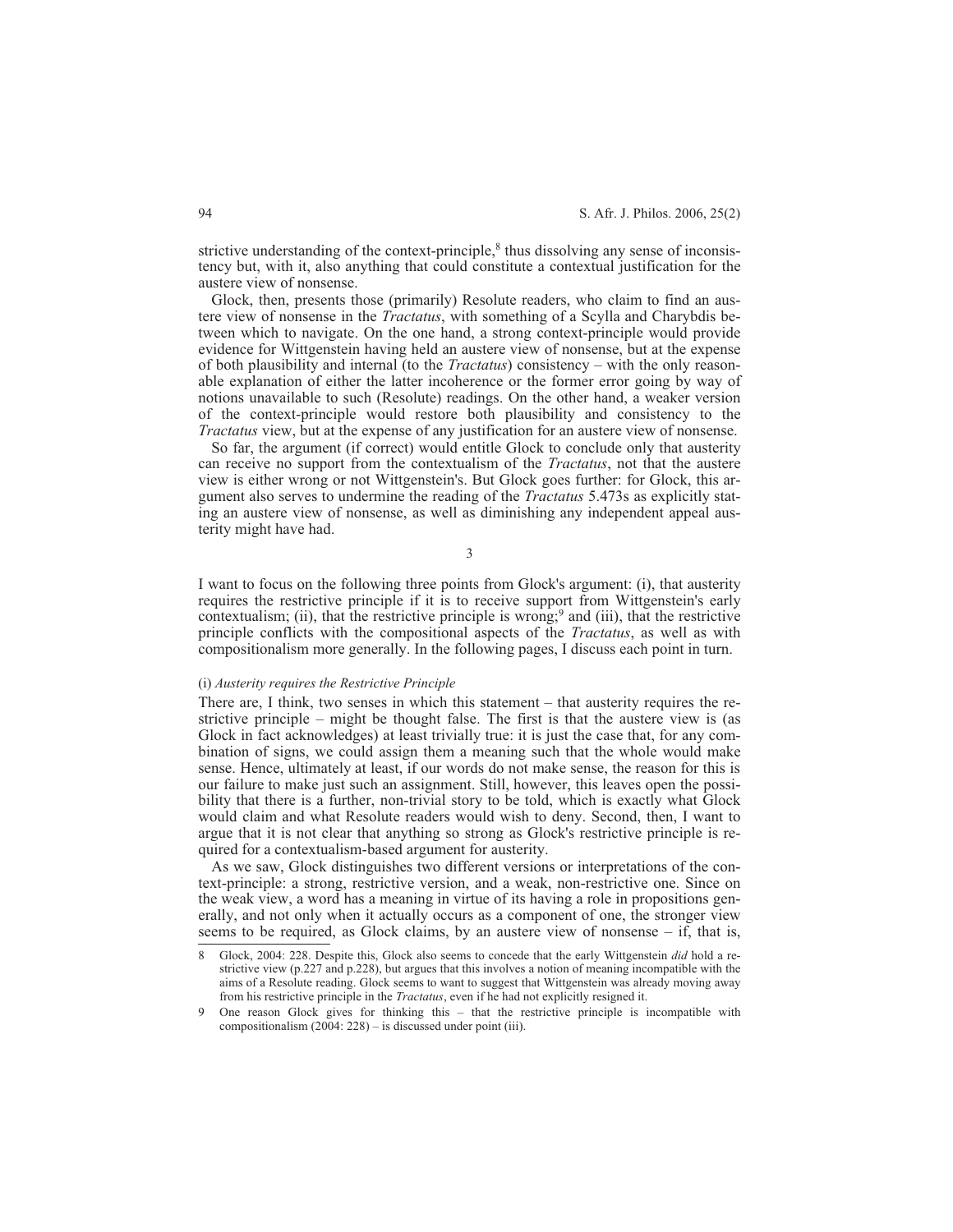contextualism is to provide any kind of argument for the austere view. Glock's claim, however, depends upon the weak, non-restrictive view being taken in a particular way, like this: a word has a meaning if it can be used in a proposition  $-$  if, that is, it has a role in propositions generally. This interpretation would allow for the existence of the kind of nonsense that Glock thinks the *Tractatus* does allow for, involving prohibited combinations of meaningful words.<sup>10</sup> If this is the only alternative to the restrictive view, then it appears very much that the strong, restrictive view is what is required in order to make the case for austerity.

But Glock's weak view is *not* the only alternative to the restrictive position. The contrast that Glock presents between strong and weak contextualisms is actually this: on the strong view, no word has a meaning except when it is actually being used in a proposition; on the weak view, words can mean something 'without *actually* occurring in propositions' (Glock, 2004: 229). Although Glock clearly associates the latter position with the view he attributes to the later Wittgenstein, and which Glock himself endorses, that in order for a word to have a meaning it must only be *capable* of occurring in a proposition, and in the sense that it has been given some rule-governed use in the language, that is not the only way of taking the weak view. Another way, for instance, for one's view to count as weak on Glock's distinction, would be simply to acknowledge the existence of exceptions to the restrictive principle, such as in the case of names used in greeting.<sup>11</sup>

My point here is just this: if the weak view is not as it were automatically the same as Glock's own view, then it simply is not clear that the strong view *is*, as Glock says that it is, what is required in order for contextualism to provide support for austerity. Thus, whatever force Glock's subsequent objections to austerity by way of the restrictive principle may have, may turn out to depend upon Glock's artificially narrowing the scope for different interpretations of Wittgenstein's contextualism available to resolute (and other) readers. In this case, it would then not be clear that Glock's objections to the restrictive view are so much as relevant to the exegetical or substantial plausibility of the austere view of nonsense.

In fact, the suspicion is to some extent borne out by the following passage in which Cora Diamond discusses the context-principle in Frege, to whom Diamond also ascribes an austere view of nonsense. Diamond writes:

[Frege] does not merely mean that a word has meaning if it contributes to the sense of any sentence in which it occurs, in accordance with general rules; that is, he is not saying that it is the *general* possibility a word has of contributing to sense that confers meaning on it. That would allow for the possibility of a senseless sentence composed of words which had had content conferred on them by general rules. But what he actually says ... is that it is through the sense of the whole that the parts get their content, and if this means anything at all, it must rule out the combination: senseless whole and parts with content.<sup>12</sup>

12 Diamond, 1995: 109. Diamond's use of the word 'senseless' here would, perhaps, be misleading were

<sup>10</sup> It would also allow for what Conant (2000) calls 'substantial' nonsense, combining incompatible words to express an incoherent sense.

<sup>11</sup> Rupert Read's view (2000: 77) is something like this. That, too, though it may seem a little ad hoc, would also nullify Glock's objection to the restrictive view based on its failure to account for such examples.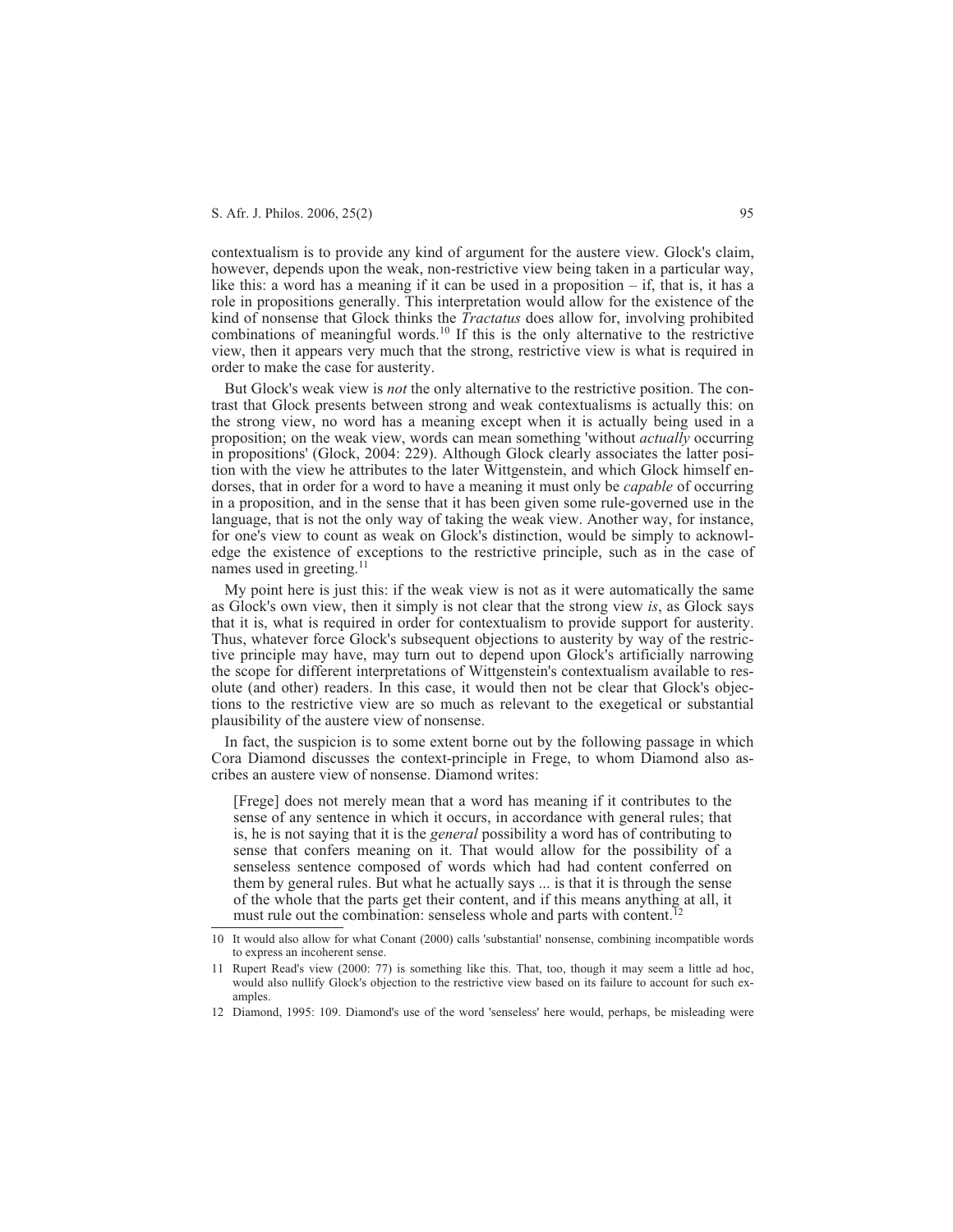That combination, then, of 'senseless whole and parts with content', is the bare minimum that contextualism must exclude if it is to provide a case for austerity. And ruling out that much, according to Diamond, requires ruling out one way of taking Frege's principle – the way favoured by Glock. But this need not (although it might actually) result in taking the strong view as Glock describes it.

There is, then, a question mark over whether the contrast between Glock's strong and weak views is quite as straightforward as he seems to suggest that it is. And, given that, there is a further question mark over whether austerity requires this strong principle at all. Although the restrictive view might be used to provide an argument for austerity, there is some scope for less restrictive interpretations that are not yet as weak as Glock's non-restrictive view, but would still be capable of excluding the possibility of anything other than 'plain' – austerely-conceived – nonsense. The scope for different varieties of contextualism that would nevertheless still be potent enough to provide an argument for the austere view of nonsense may also serve to undermine the import of Glock's objections to strong contextualism, if those objections hinge on features of the view absent from the less restrictive versions. Nevertheless, I do not wish to pursue alternative interpretations of Wittgenstein's Tractarian contextualism here. Instead, I want to argue that, even were we to grant to Glock this first point, his other arguments against austerity are still not without serious difficulties.

#### (ii) *The Restrictive Principle is Wrong*

The first of these arguments, then, is that the restrictive principle is wrong. That is, in ordinary talk, words can and do very often have a meaning outside the immediate context of a proposition. So, for instance, Glock (2004: 226) gives two examples. First, two brief lists of words:

| to be   | to abide                             |
|---------|--------------------------------------|
| to have | to arise                             |
| to do   | to awake                             |
|         | a - diation cum custom Constitutorum |

Second, a dictionary entry for the word 'nonsense':

**nonsense** *n* 1 a: words or language having no meaning or conveying no intelligible ideas b(1): language, conduct, or an idea that is absurd or contrary to good sense (2): an instance or absurd action 2 a: things of no importance or value: trifles b: affected or impudent conduct.

In the first example, Glock notes, the words are not part of a proposition, but nor are they simply meaningless: rather, the first column lists the auxiliary verbs, and the second the first of the irregular verbs of the English language. Of the second case, Glock writes: 'It would be absurd to maintain that the words printed in bold at the beginning of dictionary entries are meaningless, all the more so since the text that follows specifies what they mean' (Glock, 2004: 226).

Glock may well be right that, in one sense of the word 'meaning', the claim would be absurd. But the point fails to engage with the restrictive principle (as invoked by the early Wittgenstein), precisely because the sense of 'meaning' appealed to or assumed there is a quite different one. So, as Diamond writes:

You may use the word 'meaning' in any way you like, but nothing that logically can be a characteristic of a word in isolation can help to explain its meaning in

she talking of the early Wittgenstein, who distinguishes between sentences which have sense, those which are nonsense, and those which are senseless.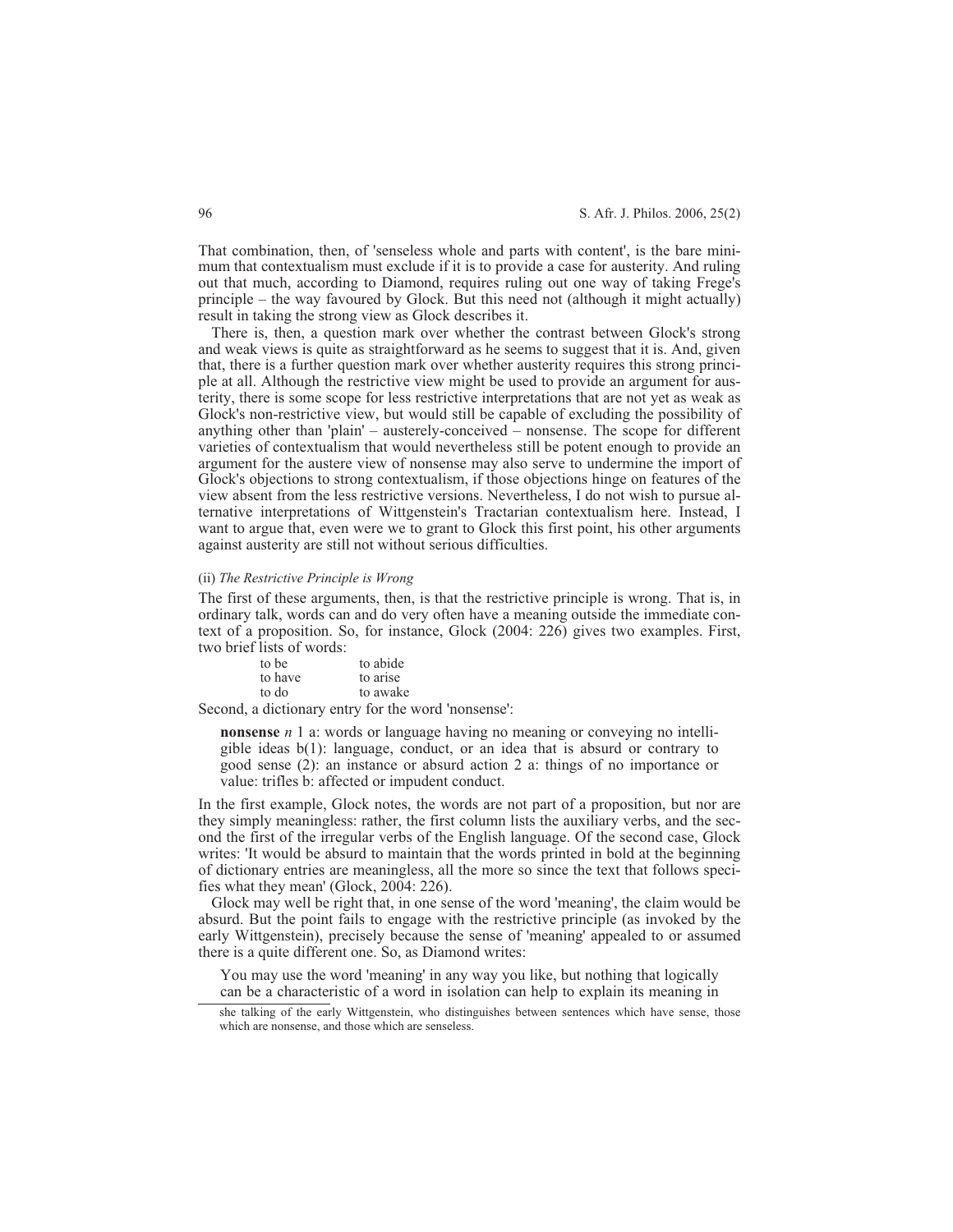the sense of 'meaning' in which what a sentence says depends on the meanings of its working parts.13

In the sense of the word 'meaning' it clearly would not be absurd to say of 'nonsense' as it appears in bold in the dictionary entry Glock cites, that it is meaningless; although the text of the definition does indeed specify the various roles the word can play as a working part of a proposition, it does not actually fulfil any one of those roles. And similar things might also be said of Glock's first example.<sup>14</sup>

My response, however, plays nicely into Glock's hands. Glock thinks that such an objection is not open to resolute readings of the *Tractatus*, since it relies on adopting a theoretical notion of meaning as against Glock's ordinary use of the term. Glock's claim here is that, if one thinks of the *Tractatus* as consisting – in whole or in large part – of 'plain' (austerely-conceived) nonsense, then one cannot also claim to find at work a theoretical notion of meaning since, as Glock (2004:227) writes, 'such nonsense cannot constitute a theory'. That much, at least, is surely true: nonsense, however conceived, cannot constitute a theory, but it is less clear why it should follow from this that resolute readers cannot find in the *Tractatus* a technical notion of meaning. This, on the contrary, seems to be part of the backdrop against which any reading of the *Tractatus* must situate itself. What is clear is that if resolute readers wish to discard the Tractarian statement of the context-principle as elucidatory nonsense at the climax of the book (and not all will wish to do so), then they will not then also be able to rely on it as substantial evidence for the austere view. If they do that, they might still want to rely on it as exegetical evidence, as forming part of the Tractarian ladder that one climbs, but must kick away afterwards, and if so, some story will be needed of how that is so much as possible. Still, such a story may not be as hard to find as might at first be thought, since the austere view does allow for all kinds of other differences between nonsense-sentences – differences not logical, but, say, psychological or aesthetic, for instance – and that may suffice to provide such a story. It would, however, be fair to say that the burden would lie with those resolute readers who followed this route (and even if alternative – standard – readings are likely to themselves require a parallel story of their own). Nevertheless, it simply is not clear that no such story is possible, and Glock provides no reason for thinking it to be. Hence, even if we grant that the restrictive principle is required, and if we also grant that this relies on a technical notion of meaning, it provides no clear-cut case against attributing to Wittgenstein in the *Tractatus* an austere view of nonsense.

#### (iii) *The Restrictive Principle is at odds with the* Tractatus's *compositionalism*

The third point I want to consider here is this: that Wittgenstein's compositionalism conflicts with the attribution to him of a restrictive principle. This combines the exegetical point with a more substantial objection, based on the incompatibility of those two views generally. From the first, Glock concludes that this suggests 'the early Wittgenstein did not take *TLP* 3.3 [the Tractarian reformulation of Frege's context-principle] literally as proponents of the austere conception suppose'; and from the

<sup>13</sup> Diamond 1995: 98. (Note, by the way, the appeal Diamond makes here to (some form of) compositionalism in her explanation of (some form of) contextualism.)

<sup>14</sup> For instance, some of these 'verbs' can have very different propositional roles (we talk of a 'to do' list, for example, or exclaim 'What a to do!') and they each could be given others, but they do not play any such role at all in Glock's list.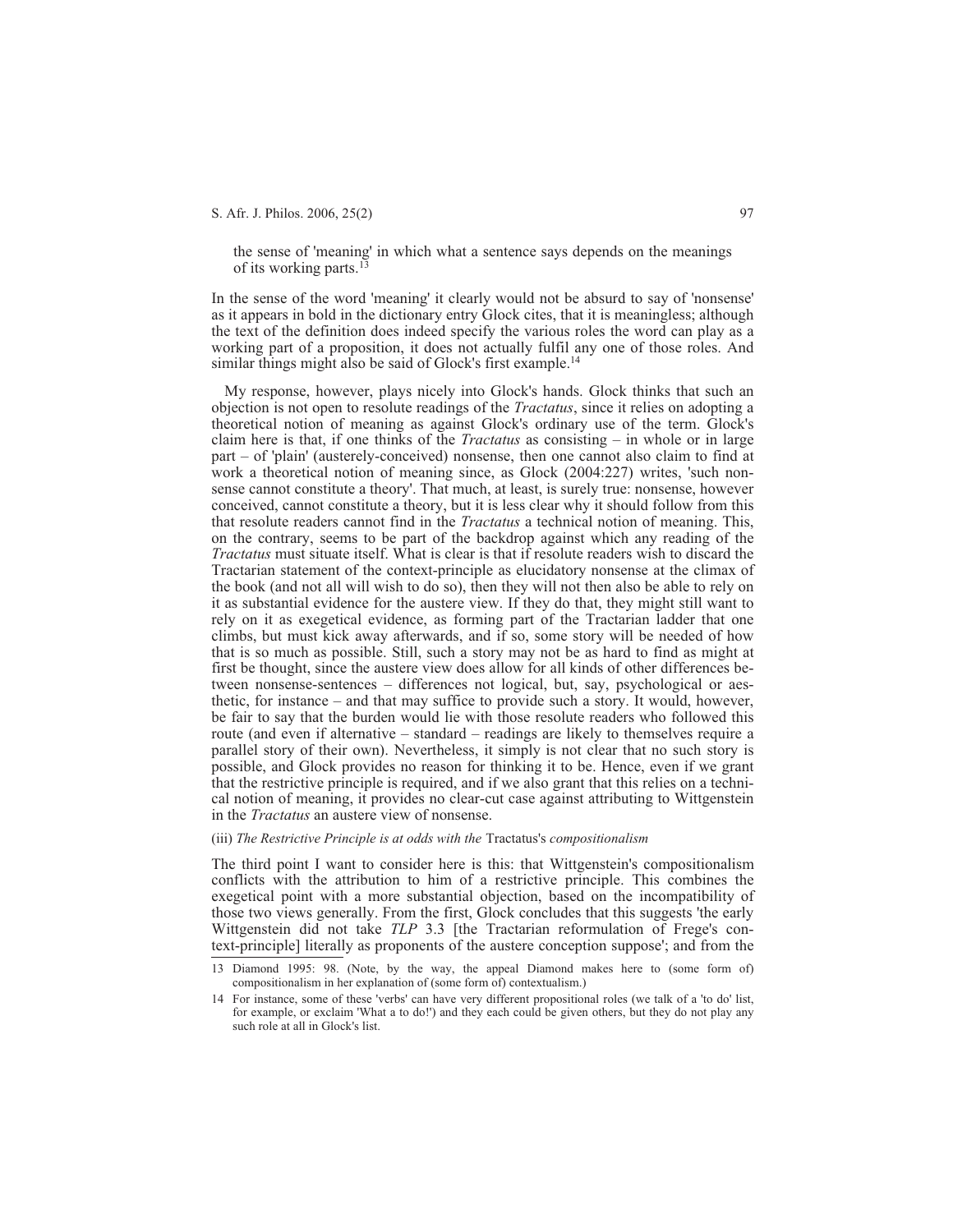second, Glock concludes that the restrictive principle must therefore be wrong (Glock, 2004: 228 & 226).

Roughly, compositionalism is the view that the sense of a sentence is in some way determined by the meanings of its constituent parts, and how the parts are put together. In the *Tractatus*, this view is expressed, for instance, in the idea that a proposition 'is understood by anyone who understands its constituents' (4.024), or that translation between languages proceeds not by translating whole propositions, 'but merely by translating the constituents of propositions' (4.025), or that a proposition 'must use old expressions to communicate a new sense' (4.03). The merit of such a view, as Wittgenstein suggests, is that it seems to be the only way of explaining our ability to understand new, or previously unencountered, sentences.

Although Glock does not expand on the sense of contradiction between this view and restrictive contextualism, reasons for believing them to be in conflict are not hard to find. Where contextualism (of any stripe) asserts the 'primacy of the proposition', as it were, over its constituent parts, compositionalism on the contrary stresses (or seems to) the primacy of the individual words over the proposition.

One way of seeing how the two views might not conflict after all is to ask what follows from compositionalism; that is, compositionalism itself might be held to be trivially true, but a matter of contention is what this view then entails. On Glock's interpretation, compositionalism has the consequence that a word has a meaning independently of any sentence in which it occurs. On another reading, however, it might be taken to entail instead only that when a component of one sentence occurs again as a component of another sentence it must have the same meaning in both occurrences. The second reading would then clearly be compatible with the restrictive view, but it might seem to leave mysterious the very feature of natural languages that compositionalism intuitively seems to be required in order to explain: namely, the fact that we can understand sentences we have not previously encountered. Does restrictive contextualism – and the latter view of the consequences of compositionalism – then leave this fact a matter of mystery? One explanation of why it does not is given (again) by Diamond in her discussion of Frege.

Diamond reads Frege as maintaining not only a strong form of contextualism, but also the compositional view that 'we understand a sentence only because we know the language – know, that is, the general rules fixing the content of expressions in the language'. Thus, Diamond (1995: 109) writes:

We need to see how Frege can do both: can mean what he says about the parts getting their content through the sentence's having sense, and can recognise that we grasp what a sentence says via our grasp of general rules determining the meaning of expressions in the language.

Diamond's answer, in short, is that we do arrive at the sense of a sentence by means of attributing content to the parts, but that we proceed to an understanding of the sense of a sentence by attributing that content only provisionally, conditionally upon the whole sentence expressing a thought of such-and-such a form. Thus, *only if* the sentence as a whole expresses a thought of such-and-such a form, will the parts have the content provisionally assigned to them.

So, for instance, Diamond takes as an example the sentence 'Venus is more massive than Mercury', and she begins by assuming that there are two kinds of general linguistic rule. The first enables us 'to break down whole sentences into elements with a syntactic characterisation'; the second fixes 'the meanings of proper names, concept ex-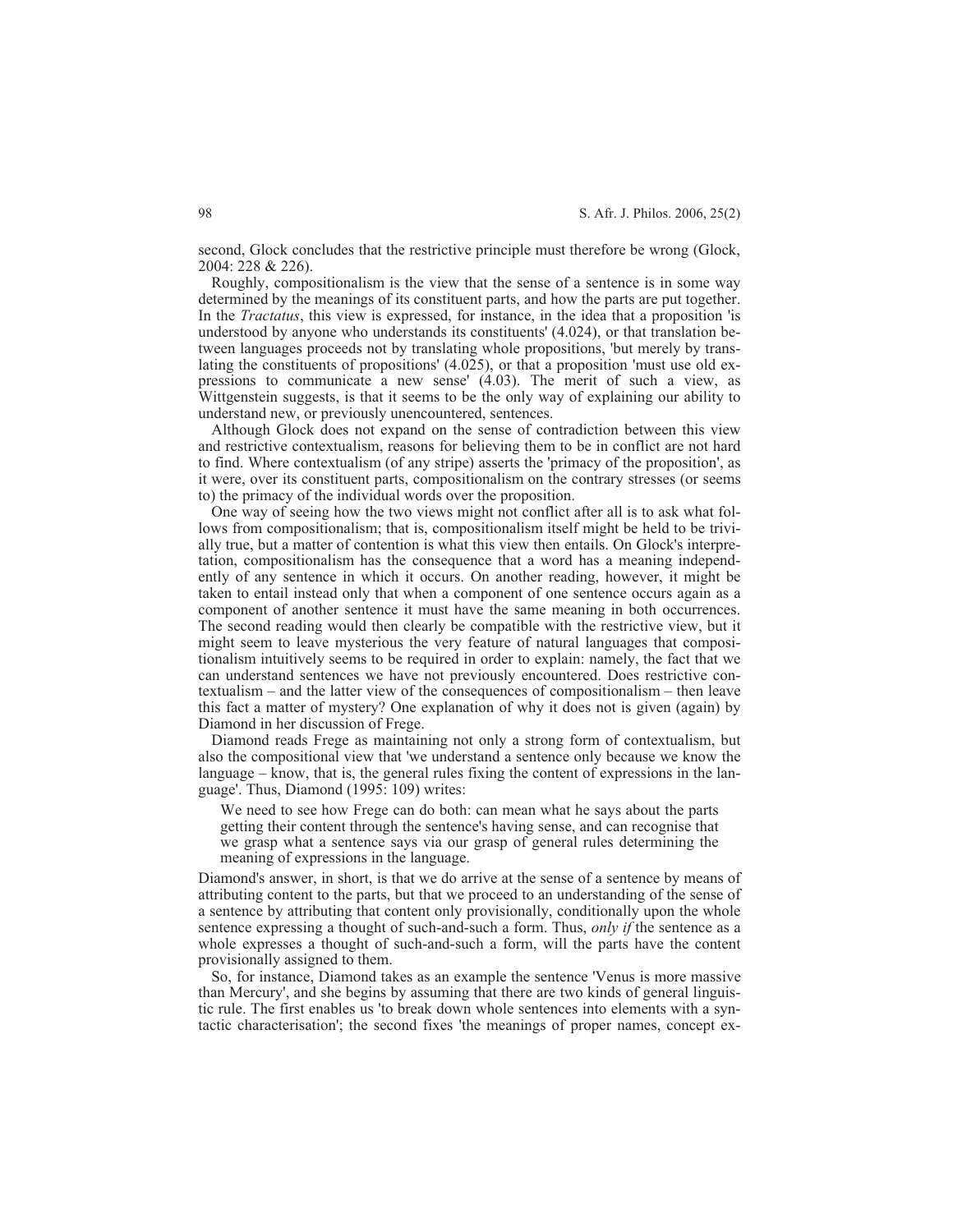pressions and relational expressions of various sorts' (Diamond, 1995: 109). And both kinds of rule apply only conditionally. Now, faced with an utterance that we have not previously come across, we can apply each kind of rule in turn. Supposing that 'Venus is more massive than Mercury' is such an example, we might apply the first kind of rule in order to give us a characterisation of what the syntactic structure of the sentence might be – what combination of what kinds of expressions. So we might take certain pointers – the presence of capital letters for instance – to signal that what we have here is a proper name, followed by a relational term, followed by another proper name. But, crucially, we apply these rules only conditionally – we are, as it were, offering a prognosis, and not a diagnosis. Diamond (1995: 110) writes:

[T]he sentence may be taken to be a two-term relational expression completed by the proper name 'Venus' in the left-hand place and the proper name 'Mercury' in the right-hand place, *but only if* the thought expressed by the whole sentence is that the object 'Venus' stands for, whatever that is, has whatever relation it is the relational expression stands for to whatever object it is 'Mercury' stands for.

The sentence will have such a syntactic structure only if the thought it expresses does actually have a form of this kind. The same is true of the second kind of rule: we might know, for instance, that 'Venus' is sometimes used as a proper name to stand for the particular object Venus; but again, that will be borne out only if the thought expressed by the sentence as a whole is a thought asserting of Venus whatever the rest of the sentence says.

On Diamond's account, then, we do arrive at the meaning of a sentence compositionally, but crucially also conditionally, and because our hypotheses as to what the parts of the sentence mean are conditional on what the overall thought expressed by the sentence actually is, that process is perfectly compatible with even strong contextualism.

Diamond's account then suggests one way in which Glock's objection might be countered on both an exegetical and a substantial level. I do not want to endorse Diamond's account unconditionally; it seems to me that more needs to be said about exactly what these rules look like, how exactly a conditional application of a rule differs from an application of a conditional rule, and perhaps also in expressing the process in a way that does not beg any questions.<sup>15</sup> That said, however, something like this account, one which explains our arriving at the meaning of the whole by way of hypotheses about the meanings of the parts, seems to me at least plausible, and also not to conflict with the restrictive principle.

Moreover, the force of Glock's exegetical conclusion – that Wittgenstein's compositionalism suggests he did not hold such a restrictive version of contextualism – is further undermined by Glock's apparent acceptance elsewhere in the same paper that Wittgenstein did in the *Tractatus* hold a restrictive understanding of the context-principle; a stance that Glock explains by way of certain features of Wittgenstein's picture-theory of propositions and by his extraordinary notion of meaning (Glock, 2004:227-8). Thus, Glock might be taken to acknowledge that there are, after all, good reasons to attribute to the early Wittgenstein a restrictive form of contextualism. Furthermore, and on the same kind of *ad hominem* note, it might be thought to also be undermined by Glock's discussion elsewhere of the *Tractatus*'s compositionalism as forming the 'implicit rationale' (Glock 1996: 87) for Wittgenstein's early restrictive

<sup>15</sup> I am grateful to Alessandra Tanesini for bringing these points to my attention.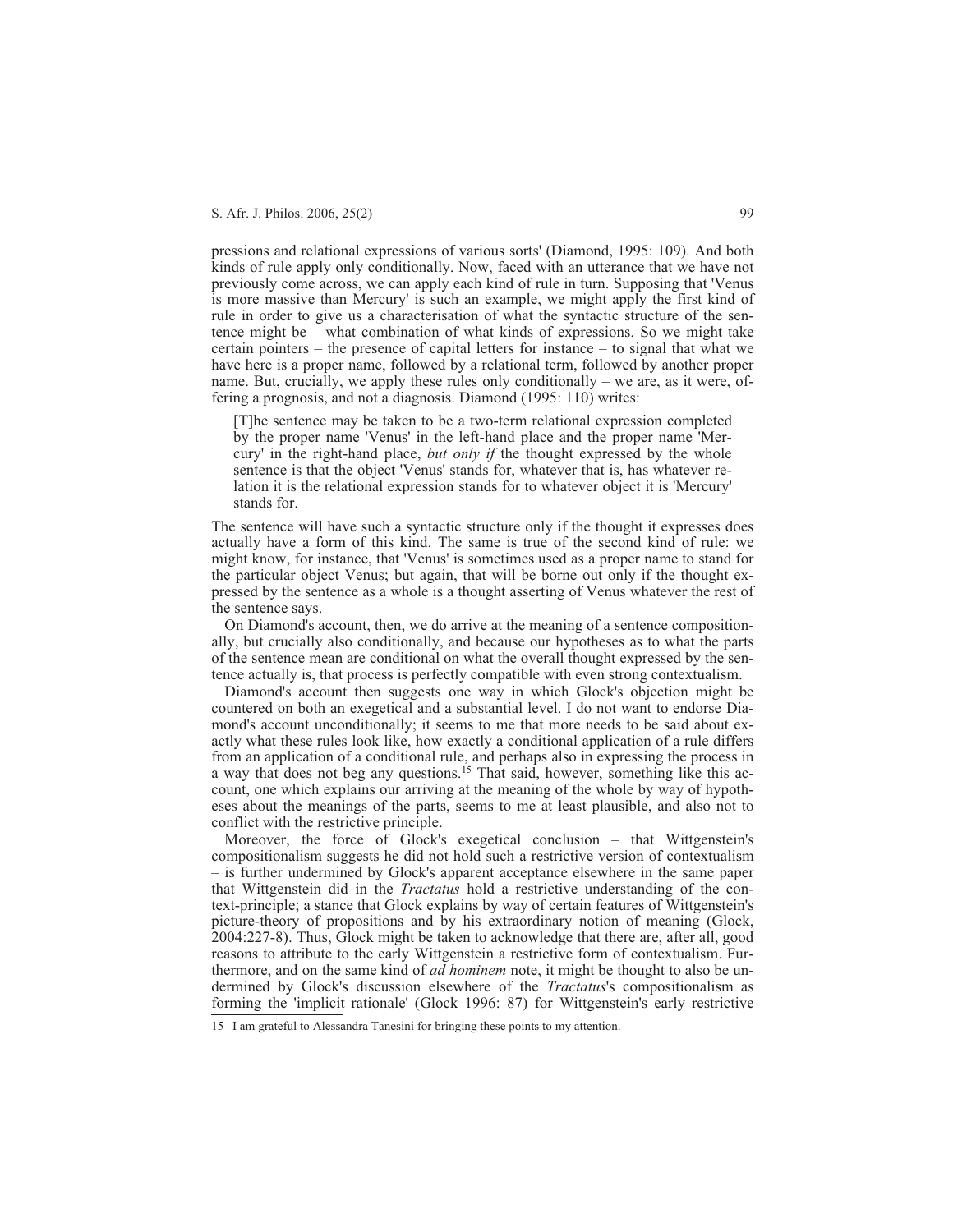contextualism (even if Glock goes on to say that, as a rationale, it is not strong enough to justify the restrictive view). Whatever the force of these two points, however, it simply is not the case that restrictive contextualism and compositionalism are obviously in conflict, such that one would be forced to abandon one or other position; again, if Glock's point here is to work, more argument is needed.

4

I have argued that Glock's criticisms of the austere view of nonsense and its application to the early Wittgenstein by way of Wittgenstein's contextualism do not succeed. In closing, I want to note briefly how I would respond to two further points Glock makes against the austere view; this time in relation to Wittgenstein's later work. There, Glock suggests, Wittgenstein's contextualism entails that a word has a meaning if it has a role in propositions generally. Furthermore, Glock claims that the attribution to Wittgenstein of an austere view of nonsense is incompatible with Wittgenstein's use of *reductio ad absurdum* arguments. I do not have the scope to expand on Wittgenstein's later contextualism here, but I merely wish to note that whatever exactly his view, it does not seem to take the form of a stipulation, or principle, or dictum about when a word has a meaning. If this were the case, it would put Wittgenstein's view at odds with his understanding of his own philosophical procedure. Nor does Wittgenstein's use of *reductio* arguments conflict especially with austerity. Rather, the problem with employing some piece of nonsense within the structure of a *reductio ad absurdum* is not *what kind* of nonsense it is, but *that it is* nonsense at all: the problem is that it lacks a truth-value, and this applies whether we think it is nonsense because it lacks a meaning, or because it has the wrong kind of meaning, or for any other reason. What that suggests is not that Wittgenstein must hold a different view of linguistic nonsense, but rather that his use of the term is on such occasions far more colloquial – that the sentences are nonsense in the sense of being absurd, or obviously false.

#### **References**

Conant, James. 2000. 'Elucidation and Nonsense in Frege and Early Wittgenstein', in *The New Wittgenstein*, ed. Alice Crary and Rupert Read. London and New York: Routledge (pp.174-217).

- Conant, James, and Cora Diamond. 2004. 'On Reading the *Tractatus* Resolutely: Reply to Meredith Williams and Peter Sullivan', in *Wittgenstein's Lasting Significance*, ed. Max Kölbel and Bernard Weiss. London: Routledge (pp.46-99).
- Diamond, Cora. 1995. *The Realistic Spirit: Wittgenstein, Philosophy and the Mind*. Cambridge, Massachusetts and London: MIT Press.
- Frege, Gottlob. 1980. *The Foundations of Arithmetic: A logico-mathematical enquiry into the concept of number*, trans. J.L. Austin, 2<sup>nd</sup> edition. Oxford: Basil Blackwell.
- Glock, Hans-Johann. 2004. 'All Kinds of Nonsense', in *Wittgenstein at Work: Method in the* Philosophical Investigations, ed. Erich Ammereller and Eugen Fischer. London and New York: Routledge (pp.221-245).
- Glock, Hans-Johann. 1996. *A Wittgenstein Dictionary.* Oxford: Blackwell.